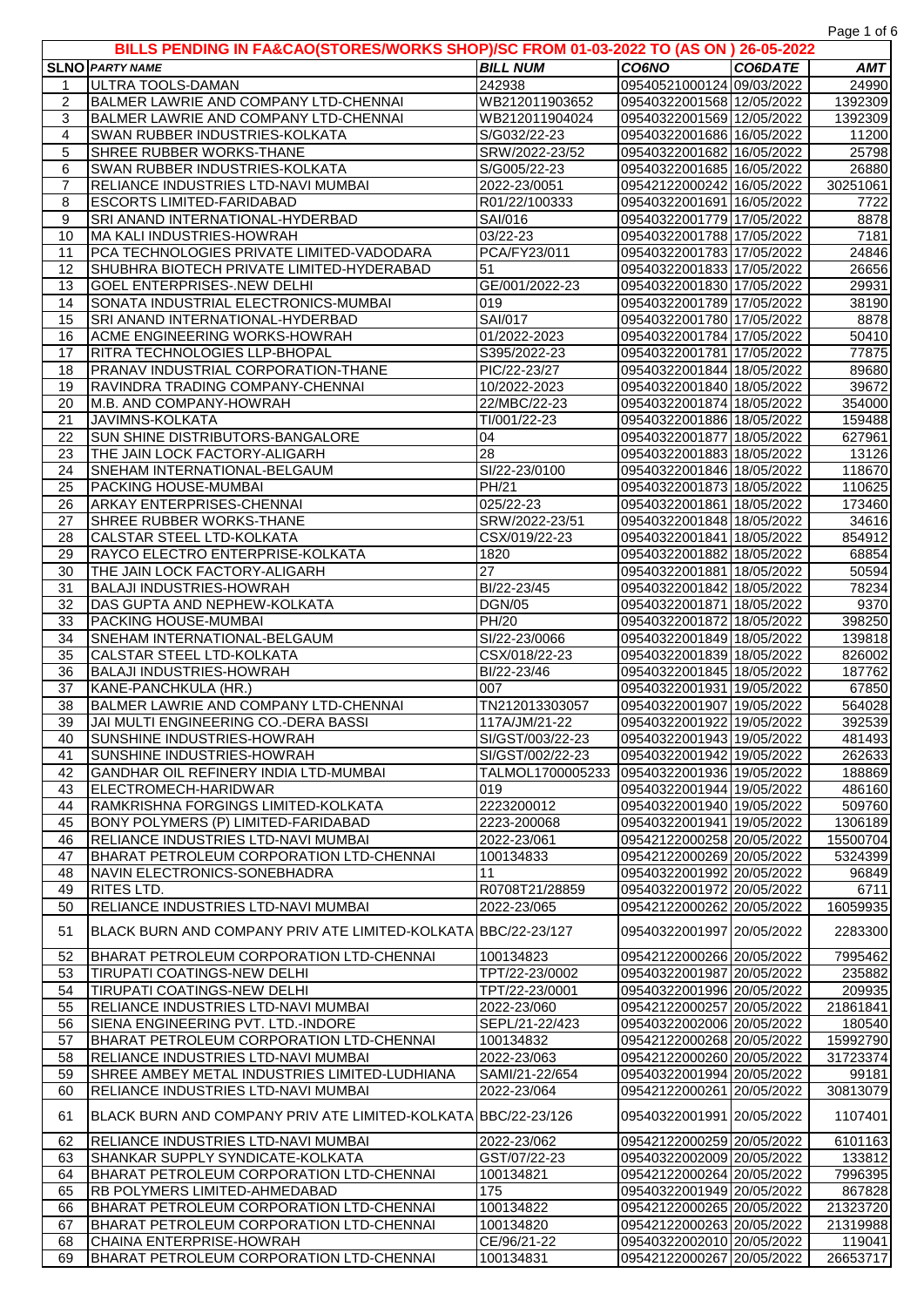|            | BILLS PENDING IN FA&CAO(STORES/WORKS SHOP)/SC FROM 01-03-2022 TO (AS ON ) 26-05-2022                |                                     |                                                        |         |                                                                                      |
|------------|-----------------------------------------------------------------------------------------------------|-------------------------------------|--------------------------------------------------------|---------|--------------------------------------------------------------------------------------|
|            | <b>SLNO PARTY NAME</b>                                                                              | <b>BILL NUM</b>                     | CO6NO                                                  | CO6DATE | <b>AMT</b>                                                                           |
| 70         | SHRI KRISHNASHRAY I PRIVATE LIMITED-NANI DAMAN                                                      | FEB/017/21-22                       | 09540322001986 20/05/2022                              |         | 23895                                                                                |
| 71         | SIENA ENGINEERING PVT. LTD.-INDORE                                                                  | SEPL/21-22/374                      | 09540322002007 20/05/2022                              |         | 72216                                                                                |
| 72         | NATIONAL ENGINEERING INDUSTRIES LTD.-JAIPUR                                                         | RJ1122004831                        | 09540322001990 20/05/2022                              |         | 3224232                                                                              |
| 73         | <b>SURYA ALLOY INDUSTRIES LTD</b>                                                                   | SAILVDN004                          | 09540422000119 23/05/2022                              |         | 167864                                                                               |
| 74         | POOJA FORGE LIMITED-FARIDABAD                                                                       | 2212246233                          | 09540322002130 23/05/2022                              |         | 314588                                                                               |
| 75         | <b>RITES LTD.</b>                                                                                   | R0708T21/29715                      | 09540322002072 23/05/2022                              |         | 5953                                                                                 |
| 76         | THE INDIA THERMIT CORPORATION LIMITED-KANPUR                                                        | NGP2021341342                       | 09540422000115 23/05/2022                              |         | 2749340                                                                              |
| 77         | CHAKRADHAR INDUSTRIES LLP-MUMBAI.                                                                   | MI222300016                         | 09540422000126 23/05/2022                              |         | 781105.25                                                                            |
| 78         | KIRLOSKAR PNEUMATIC COMPANY LIMITED.-PUNE                                                           | 33601000549                         | 09540322002024 23/05/2022                              |         | 1616128                                                                              |
| 79         | SREE DURGA INDUSTRIES-HOWRAH                                                                        | SDI/SCR/22-23/06                    | 09540322002115 23/05/2022                              |         | 94400                                                                                |
| 80         |                                                                                                     | 2770                                |                                                        |         | 287696                                                                               |
|            | CENTRAL GASKET COMPANY-MUMBAI                                                                       | SAILVDN003                          | 09540322002112 23/05/2022                              |         |                                                                                      |
| 81         | <b>SURYA ALLOY INDUSTRIES LTD</b>                                                                   |                                     | 09540422000121 23/05/2022                              |         | 83780                                                                                |
| 82         | HINDUSTHAN TRADING AND ENGINEERING CO.-KOLKATA HITEC/06/22-23                                       |                                     | 09540322002138 23/05/2022                              |         | 86730                                                                                |
| 83         | SUPER ENGINEERING WORKS-MUMBAI                                                                      | SEW-06/22-23                        | 09540322002126 23/05/2022                              |         | 831928                                                                               |
| 84         | <b>M B ENTERPRISES-SECUNDERABAD</b>                                                                 | 5930                                | 09540322002106 23/05/2022                              |         | 16083                                                                                |
| 85         | RAHUL PAINTS-LUCKNOW                                                                                | 041                                 | 09540322002102 23/05/2022                              |         | 133047                                                                               |
| 86         | RITES LTD.                                                                                          | R0708T21/29307                      | 09540322002071 23/05/2022                              |         | 3813                                                                                 |
| 87         | CHAKRADHAR INDUSTRIES LLP-MUMBAI.                                                                   | MI212200357                         | 09540422000113 23/05/2022                              |         | 3911866.38                                                                           |
| 88         | THE INDIA THERMIT CORPORATION LIMITED-KANPUR                                                        | NGP2021337                          | 09540422000116 23/05/2022                              |         | 351897                                                                               |
| 89         | PCA TECHNOLOGIES PRIVATE LIMITED-VADODARA                                                           | PCA/FY23/010                        | 09540322002018 23/05/2022                              |         | 85797                                                                                |
| 90         | POOJA FORGE LIMITED-FARIDABAD                                                                       | 2212248741                          | 09540322002128 23/05/2022                              |         | 321904                                                                               |
| 91         | PCA TECHNOLOGIES PRIVATE LIMITED-VADODARA                                                           | PCA/FY23/012                        | 09540322002019 23/05/2022                              |         | 4659                                                                                 |
| 92         | CHAKRADHAR INDUSTRIES LLP-MUMBAI.                                                                   | MI2122/0026                         | 09540422000109 23/05/2022                              |         | 110740.12                                                                            |
| 93         | CONCEPT RAIL ENGINEERS PVT LTD-KOLKATA                                                              | SCR/323/21-22                       | 09540322002113 23/05/2022                              |         | 420670                                                                               |
| 94         | SREE DURGA INDUSTRIES-HOWRAH                                                                        | SDI/SCR/22-23/07                    | 09540322002116 23/05/2022                              |         | 100253                                                                               |
| 95         | <b>SHAH ELASTOMER</b>                                                                               | SEPVC182122                         | 09540422000110 23/05/2022                              |         | 39489                                                                                |
| 96         | CHAKRADHAR INDUSTRIES LLP-MUMBAI                                                                    | MI212200327                         | 09540422000114 23/05/2022                              |         | 1478011.42                                                                           |
| 97         | MELBROW ENGINEERING WORKS PVT. LTD.-KOLKATA                                                         | MEW/JC22-23/0072                    | 09540322002021 23/05/2022                              |         | 538080                                                                               |
| 98         | BALAJI NIRYAAT PRIVATE LIMITED-HOWRAH                                                               | 331                                 | 09540322002111 23/05/2022                              |         |                                                                                      |
|            |                                                                                                     |                                     |                                                        |         | 1655015                                                                              |
| 99         | M/S. COROMANDEL CONCRETE PRIVATE LIMITED<br><b>KOVVUR</b>                                           | CCPPL/166/DC003                     | 09540422000127 23/05/2022                              |         | 1189188                                                                              |
| 100        | LALBABA INDUSTRIAL CORPORATION PRIVATE LTD.-<br><b>HOWRAH</b>                                       | MU/0105/22-23                       | 09540322002020 23/05/2022                              |         | 485585                                                                               |
| 101        | CHAKRADHAR INDUSTRIES LLP-MUMBAI.                                                                   | MI222300014                         | 09540422000125 23/05/2022                              |         | 69086.64                                                                             |
| 102        | MICA MOLD-JAMSHEDPUR                                                                                | 013/2022-2023                       | 09540322002127 23/05/2022                              |         | 786706                                                                               |
| 103        | <b>SURYA ALLOY INDUSTRIES LTD</b>                                                                   | SAILVDN005                          | 09540422000120 23/05/2022                              |         | 86971                                                                                |
|            |                                                                                                     |                                     |                                                        |         |                                                                                      |
| 104        | AIR CONTROL AND CHEMICAL ENGG CO LTD-                                                               | 682/21-22                           | 09540322002017 23/05/2022                              |         |                                                                                      |
|            | AHMEDABAD                                                                                           |                                     |                                                        |         |                                                                                      |
|            | 105 D. S. ENGINEERING-HOWRAH                                                                        | 2022-23/20                          | 09540322002114 23/05/2022                              |         |                                                                                      |
| 106        | <b>JJOY DURGA ENGINEERING WORKS-HOWRAH</b>                                                          | JDEW/023/22-23                      | 09540322002153 23/05/2022                              |         |                                                                                      |
| 107        | M B ENTERPRISES-SECUNDERABAD                                                                        | 6068                                | 09540322002105 23/05/2022                              |         |                                                                                      |
| 108        | AAR VEE PNEUMATIC SERVICES-HYDERABAD                                                                | R-018                               | 09540322002110 23/05/2022                              |         |                                                                                      |
| 109        | MS LAKSHMI PRESTRESS CONCRETE WORKS PRIVATE<br><b>LIMITED HASANPARTHY</b>                           | LPC/2223SEJ/02IC                    | 09540422000150 24/05/2022                              |         |                                                                                      |
| 110        | <b>IMS LAKSHMI PRESTRESS CONCRETE WORKS PRIVATE</b><br><b>LIMITED HASANPARTHY</b>                   | LPC/2223/01-DC                      | 09540422000145 24/05/2022                              |         |                                                                                      |
| 111        |                                                                                                     | S395/2022-23                        | 09540322002227 24/05/2022                              |         |                                                                                      |
| 112        | RITRA TECHNOLOGIES LLP-BHOPAL<br>INDIAN OIL CORPORATION LTD-SECUNDERABAD                            | 000101                              | 09542122000281 24/05/2022                              |         | 430936<br>14013<br>2659<br>48572<br>226397<br>704700<br>1292612<br>58406<br>24678927 |
| 113        |                                                                                                     | LRIPLBG2223/01DC                    |                                                        |         |                                                                                      |
| 114        | Ms LAKSHMI RAIL INFRA PVT LIMITED YELLAKARU                                                         | 000089                              | 09540422000131 24/05/2022<br>09542122000271 24/05/2022 |         |                                                                                      |
|            | INDIAN OIL CORPORATION LTD-SECUNDERABAD                                                             |                                     |                                                        |         |                                                                                      |
| 115<br>116 | INDIAN OIL CORPORATION LTD-SECUNDERABAD<br>MS LAKSHMI PRESTRESS CONCRETE WORKS PRIVATE              | 000098<br>LPC/2223BA/02-IC          | 09542122000278 24/05/2022<br>09540422000151 24/05/2022 |         |                                                                                      |
|            | <b>LIMITED HASANPARTHY</b>                                                                          |                                     |                                                        |         |                                                                                      |
| 117<br>118 | Ms V S ENGINEERING PRIVATE LIMITED NALLAPADU<br><b>IMS LAKSHMI PRESTRESS CONCRETE WORKS PRIVATE</b> | VSE/GST/2223/15<br>LPC/2223/TO/01DC | 09540422000138 24/05/2022<br>09540422000143 24/05/2022 |         |                                                                                      |
|            | <b>LIMITED HASANPARTHY</b><br>MS RAGHAVENDRA PRESTRESS PRODUCTS PVT LTD                             |                                     |                                                        |         |                                                                                      |
| 119        | <b>MALM</b>                                                                                         | RPP/172/DC/51                       | 09540422000144 24/05/2022                              |         |                                                                                      |
| 120        | PATIL RAIL INFRASTRUCTURE PRIVATE LIMITED                                                           | SI2210060011/172                    | 09540422000139 24/05/2022                              |         | 724513<br>48165792<br>2721830<br>508183<br>1636787<br>376600<br>1557313<br>1640527   |
| 121        | NATIONAL ENGINEERING INDUSTRIES LTD.-JAIPUR                                                         | RJ1122005134                        | 09540322002215 24/05/2022                              |         | 64782                                                                                |
| 122        | RINE ENGINEERING PVT. LTD-BADDI                                                                     | JM/22-23/290C                       | 09540322002225124/05/2022                              |         |                                                                                      |
| 123        | MS COROMANDEL CONCRETE PRODUCTS PVT LIMITED<br><b>KOVVUR</b>                                        | CCPPL172/CN/01-S                    | 09540422000152 24/05/2022                              |         | 66150<br>99318                                                                       |
| 124        | PATIL RAIL INFRASTRUCTURE PRIVATE LIMITED                                                           | IC2210060006/BG                     | 09540422000141 24/05/2022                              |         | 1602296                                                                              |
| 125        | <b>IM/S THE CONCRETE PRODUCTS &amp; CONSTRUCTION</b><br><b>COMPANY KONDAPALLI</b>                   | TCPCC/TO/G456                       | 09540422000156 24/05/2022                              |         |                                                                                      |
| 126        | <b>IMS COROMANDEL CONCRETE PRODUCTS PVT LIMITED</b><br><b>KOVVUR</b>                                | CCPPL/2223/021DC                    | 09540422000160 24/05/2022                              |         | 1454168<br>768857                                                                    |

Page 2 of 6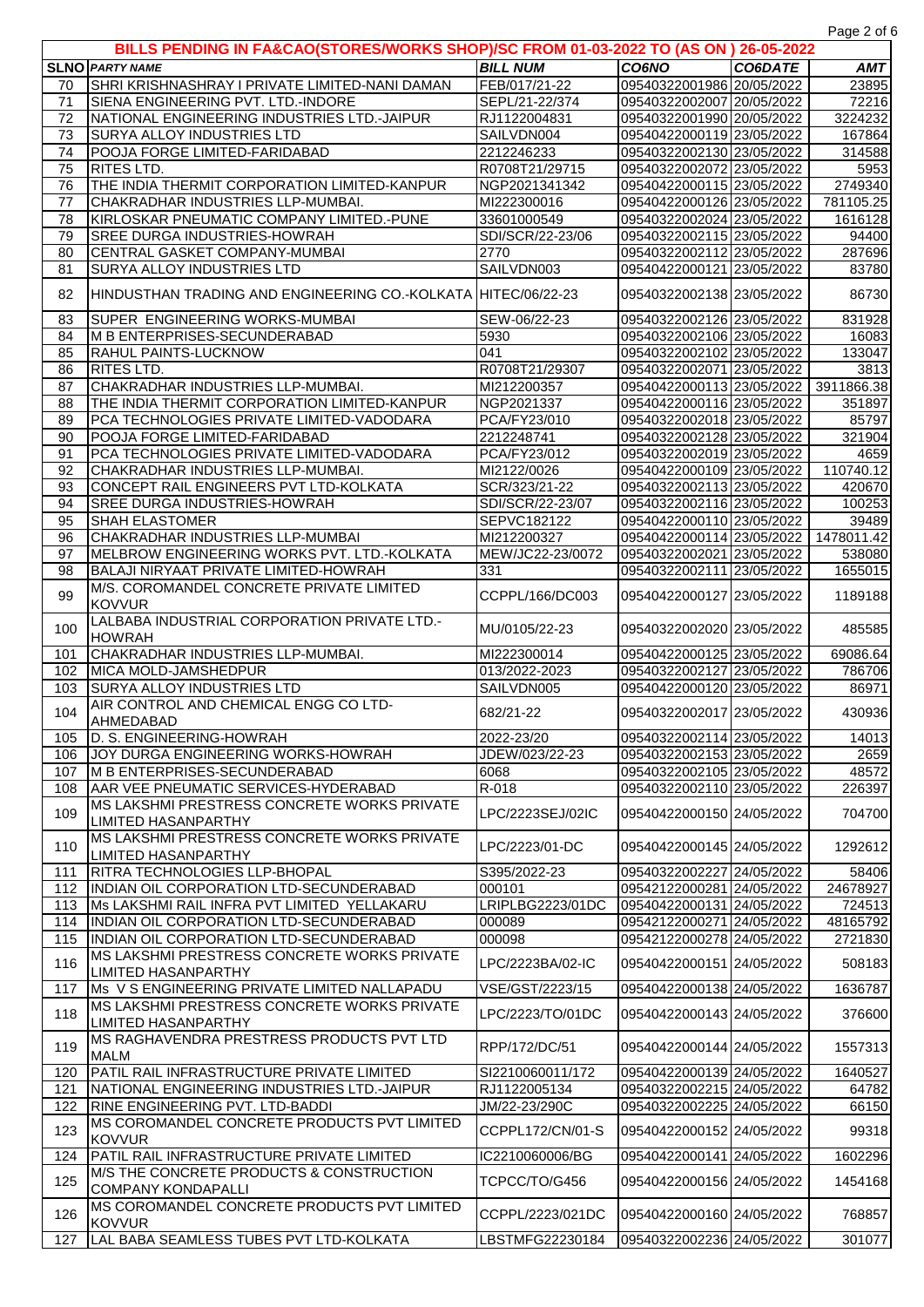| Page 3 of 6 |  |  |
|-------------|--|--|

| . ugo o o.<br>BILLS PENDING IN FA&CAO(STORES/WORKS SHOP)/SC FROM 01-03-2022 TO (AS ON ) 26-05-2022 |                                                                                   |                                   |                                                        |         |                  |
|----------------------------------------------------------------------------------------------------|-----------------------------------------------------------------------------------|-----------------------------------|--------------------------------------------------------|---------|------------------|
|                                                                                                    | <b>SLNO PARTY NAME</b>                                                            | <b>BILL NUM</b>                   | CO6NO                                                  | CO6DATE | <b>AMT</b>       |
| 128                                                                                                | MS LAKSHMI PRESTRESS CONCRETE WORKS PRIVATE                                       | LPC/2223BG/03-IC                  | 09540422000149 24/05/2022                              |         | 1192951          |
|                                                                                                    | <b>LIMITED HASANPARTHY</b>                                                        |                                   |                                                        |         |                  |
| 129                                                                                                | Ms V S ENGINEERING PRIVATE LIMITED NALLAPADU                                      | VSE/ADV/SEJ/02                    | 09540422000154 24/05/2022                              |         | 871262           |
| 130                                                                                                | <b>FAIVELEY TRANSPORT RAIL TECHNOLOGIES INDIA</b><br><b>PRIVATE LIMITED-H</b>     | 3320220102850                     | 09540322002238 24/05/2022                              |         | 461994           |
|                                                                                                    | VIBGYOR PAINTS AND CHEMICALS PONDICHERRY-                                         |                                   |                                                        |         |                  |
| 131                                                                                                | <b>CHENNAI</b>                                                                    | 157                               | 09540322002234 24/05/2022                              |         | 162093           |
| 132                                                                                                | KRISHNA ENGINEERING WORKS-KOLKATA                                                 | 08/2022                           | 09540322002186 24/05/2022                              |         | 192840           |
| 133                                                                                                | NATIONAL ENGINEERING INDUSTRIES LTD.-JAIPUR                                       | RJ1122008308                      | 09540322002217 24/05/2022                              |         | 221663           |
| 134                                                                                                | NAVIN ELECTRONICS-SONEBHADRA                                                      | 14                                | 09540322002200 24/05/2022                              |         | 22195            |
| 135                                                                                                | S.N.ENTERPRISES-BHOPAL                                                            | SNE/21-22/132                     | 09540322002220 24/05/2022                              |         | 10709            |
| 136<br>137                                                                                         | SIDDHI VINAYAK ENTERPRISES-MUMBAI<br>PATIL RAIL INFRASTRUCTURE PRIVATE LIMITED    | SVE/018<br>IC2210060007/172       | 09540322002187 24/05/2022<br>09540422000157 24/05/2022 |         | 16950<br>9281883 |
| 138                                                                                                | Ms LAKSHMI RAIL INFRA PVT LIMITED YELLAKARU                                       | LRIPLBG2223/03DC                  | 09540422000133 24/05/2022                              |         | 1179963          |
| 139                                                                                                | Ms LAKSHMI RAIL INFRA PVT LIMITED YELLAKARU                                       | LRIPLBG2223/02DC                  | 09540422000132 24/05/2022                              |         | 826880           |
| 140                                                                                                | INDIAN OIL CORPORATION LTD-SECUNDERABAD                                           | 000093                            | 09542122000273 24/05/2022                              |         | 14528522         |
| 141                                                                                                | SCHAEFFLER INDIA LIMITED-VADODARA                                                 | SI2410126272                      | 09540322002224 24/05/2022                              |         | 114460           |
| 142                                                                                                | <b>AMITA ENGINEERING WORKS-HOWRAH</b>                                             | 251/21-22                         | 09540322002205 24/05/2022                              |         | 18585            |
| 143                                                                                                | <b>SUNIL MECHANICAL WORKS-DELHI</b>                                               | 429                               | 09540322002221 24/05/2022                              |         | 167328           |
| 144                                                                                                | FAIVELEY TRANSPORT RAIL TECHNOLOGIES INDIA                                        | 3320220102824                     | 09540322002226 24/05/2022                              |         | 104619           |
| 145                                                                                                | <b>PRIVATE LIMITED-H</b><br>INDIAN OIL CORPORATION LTD-SECUNDERABAD               | 000102                            | 09542122000282 24/05/2022                              |         | 13553594         |
| 146                                                                                                | SANCO SPRING MANUFACTURERS HOWRAH-HOWRAH                                          | SSM/SCR/2223/03                   | 09540322002184 24/05/2022                              |         | 16355            |
| 147                                                                                                | INDIAN OIL CORPORATION LTD-SECUNDERABAD                                           | 000094                            | 09542122000274 24/05/2022                              |         | 1599470          |
|                                                                                                    | <b>FAIVELEY TRANSPORT RAIL TECHNOLOGIES INDIA</b>                                 |                                   |                                                        |         |                  |
| 148                                                                                                | <b>PRIVATE LIMITED-B</b>                                                          | 2002220300604                     | 09540322002188 24/05/2022                              |         | 1538803          |
| 149                                                                                                | <b>FABRO FORGE</b>                                                                | FF2122314                         | 09540422000129 24/05/2022                              |         | 2806868          |
| 150                                                                                                | Ms V S ENGINEERING PRIVATE LIMITED NALLAPADU                                      | VSE/ADV/22-23/04                  | 09540422000137 24/05/2022                              |         | 5631077          |
| 151                                                                                                | S.D. TECHNICAL SERVICES PVT. LTD.-GURGAON                                         | 14                                | 09540322002232 24/05/2022                              |         | 156468           |
| 152                                                                                                | INDIAN OIL CORPORATION LTD-SECUNDERABAD                                           | 000104                            | 09542122000284 24/05/2022                              |         | 32206560         |
| 153                                                                                                | <b>SHAH ELASTOMER</b>                                                             | se0112223                         | 09540422000130 24/05/2022                              |         | 5066632          |
| 154<br>155                                                                                         | <b>ACME ENGINEERING WORKS-KHARAGPUR</b><br><b>RINE ENGINEERING PVT. LTD-BADDI</b> | 05<br>JM/22-23/289C               | 09540322002182 24/05/2022<br>09540322002228 24/05/2022 |         | 271570<br>23155  |
|                                                                                                    | <b>IMS COROMANDEL CONCRETE PRODUCTS PVT LIMITED</b>                               |                                   |                                                        |         |                  |
| 156                                                                                                | <b>KOVVUR</b>                                                                     | CCPPL/22-23/004                   | 09540422000159 24/05/2022                              |         | 6012377          |
| 157                                                                                                | INDIAN OIL CORPORATION LTD-SECUNDERABAD                                           | 000097                            | 09542122000277 24/05/2022                              |         | 1633098          |
| 158                                                                                                | INDIAN OIL CORPORATION LTD-SECUNDERABAD                                           | 000103                            | 09542122000283 24/05/2022                              |         | 21471040         |
| 159                                                                                                | <b>IMPEX ENGINEERING WORKS-HOWRAH</b>                                             | IEW/G/039/22-23                   | 09540322002183 24/05/2022                              |         | 12355            |
| 160                                                                                                | INDIAN OIL CORPORATION LTD-SECUNDERABAD                                           | 000099                            | 09542122000279 24/05/2022                              |         | 2489872          |
| 161<br>162                                                                                         | PRAG INDUSTRIES (INDIA) PVT. LTD.-LUCKNOW<br>VARUN ELECTRODES PVT LTD-PANIPAT     | PI1/22/044/SCR<br>VEPL/22-23/0042 | 09540322002201 24/05/2022<br>09540322002235 24/05/2022 |         | 748710<br>122248 |
|                                                                                                    | FAIVELEY TRANSPORT RAIL TECHNOLOGIES INDIA                                        |                                   |                                                        |         |                  |
| 163                                                                                                | <b>PRIVATE LIMITED-H</b>                                                          | 3320220102413                     | 09540322002222 24/05/2022                              |         | 34899            |
|                                                                                                    | MS RAGHAVENDRA PRESTRESS PRODUCTS PVT LTD                                         |                                   |                                                        |         |                  |
| 164                                                                                                | <b>MALM</b>                                                                       | RPP/172/DC/52                     | 09540422000146 24/05/2022                              |         | 3566321          |
| 165                                                                                                | INDIAN OIL CORPORATION LTD-SECUNDERABAD                                           | 000106                            | 09542122000286 24/05/2022                              |         | 8911835          |
| 166                                                                                                | MS RAGHAVENDRA PRESTRESS PRODUCTS PVT LTD                                         | RPP/172/ADV/71A                   | 09540422000147 24/05/2022                              |         | 12009237         |
|                                                                                                    | <b>MALM</b>                                                                       |                                   |                                                        |         |                  |
| 167<br>168                                                                                         | SHREE RUBBER WORKS-THANE<br>INDIAN OIL CORPORATION LTD-SECUNDERABAD               | SRW/2022-23/103<br>000096         | 09540322002223 24/05/2022<br>09542122000276 24/05/2022 |         | 60838<br>1633098 |
| 169                                                                                                | Ms V S ENGINEERING PRIVATE LIMITED NALLAPADU                                      | VSE/LC2223/01ADV                  | 09540422000135 24/05/2022                              |         | 254790           |
| 170                                                                                                | <b>GANDHAR OIL REFINERY INDIA LTD-MUMBAI</b>                                      | SILMOL1700010640                  | 09540322002206 24/05/2022                              |         | 986313           |
| 171                                                                                                | LAL BABA SEAMLESS TUBES PVT LTD-KOLKATA                                           | LBSTMFG22230183                   | 09540322002189 24/05/2022                              |         | 1128439          |
| 172                                                                                                | INDIAN OIL CORPORATION LTD-SECUNDERABAD                                           | 000100                            | 09542122000280 24/05/2022                              |         | 48309840         |
| 173                                                                                                | FAIVELEY TRANSPORT RAIL TECHNOLOGIES INDIA                                        | 200220300672                      | 09540322002202 24/05/2022                              |         | 893785           |
|                                                                                                    | <b>PRIVATE LIMITED-B</b>                                                          |                                   |                                                        |         |                  |
| 174                                                                                                | M/S THE CONCRETE PRODUCTS & CONSTRUCTION                                          | TCPCC/1in12/G446                  | 09540422000155 24/05/2022                              |         | 1763220          |
| 175                                                                                                | <b>COMPANY KONDAPALLI</b><br>Ms V S ENGINEERING PRIVATE LIMITED NALLAPADU         | VSE/ADV/SEJ/01                    | 09540422000142 24/05/2022                              |         |                  |
|                                                                                                    | HINDUSTAN PETROLEUM CORPORATION LIMITED-                                          |                                   |                                                        |         | 158411           |
| 176                                                                                                | <b>MUMBAI</b>                                                                     | 11773039                          | 09542122000270 24/05/2022                              |         | 9052790          |
| 177                                                                                                | INDIAN OIL CORPORATION LTD-SECUNDERABAD                                           | 000095                            | 09542122000275 24/05/2022                              |         | 16330980         |
| 178                                                                                                | <b>RINE ENGINEERING PVT. LTD-BADDI</b>                                            | JM/22-23/287C                     | 09540322002229 24/05/2022                              |         | 23155            |
| 179                                                                                                | FAIVELEY TRANSPORT RAIL TECHNOLOGIES INDIA                                        | 3320220102503                     | 09540322002180 24/05/2022                              |         | 611839           |
|                                                                                                    | <b>PRIVATE LIMITED-H</b>                                                          |                                   |                                                        |         |                  |
| 180                                                                                                | <b>FABRO FORGE</b>                                                                | FF2122262                         | 09540422000128 24/05/2022                              |         | 1655115          |
| 181                                                                                                | <b>FAIVELEY TRANSPORT RAIL TECHNOLOGIES INDIA</b><br><b>PRIVATE LIMITED-H</b>     | 3320220102830                     | 09540322002237 24/05/2022                              |         | 62771            |
| 182                                                                                                | Ms V S ENGINEERING PRIVATE LIMITED NALLAPADU                                      | VSE/ADV/22-23/05                  | 09540422000153 24/05/2022                              |         | 8550198          |
| 183                                                                                                | INDIAN OIL CORPORATION LTD-SECUNDERABAD                                           | 000107                            | 09542122000287 24/05/2022                              |         | 5484206          |
| 184                                                                                                | <b>PATIL RAIL INFRASTRUCTURE PRIVATE LIMITED</b>                                  | IC2210060005/172                  | 09540422000140 24/05/2022                              |         | 11682548         |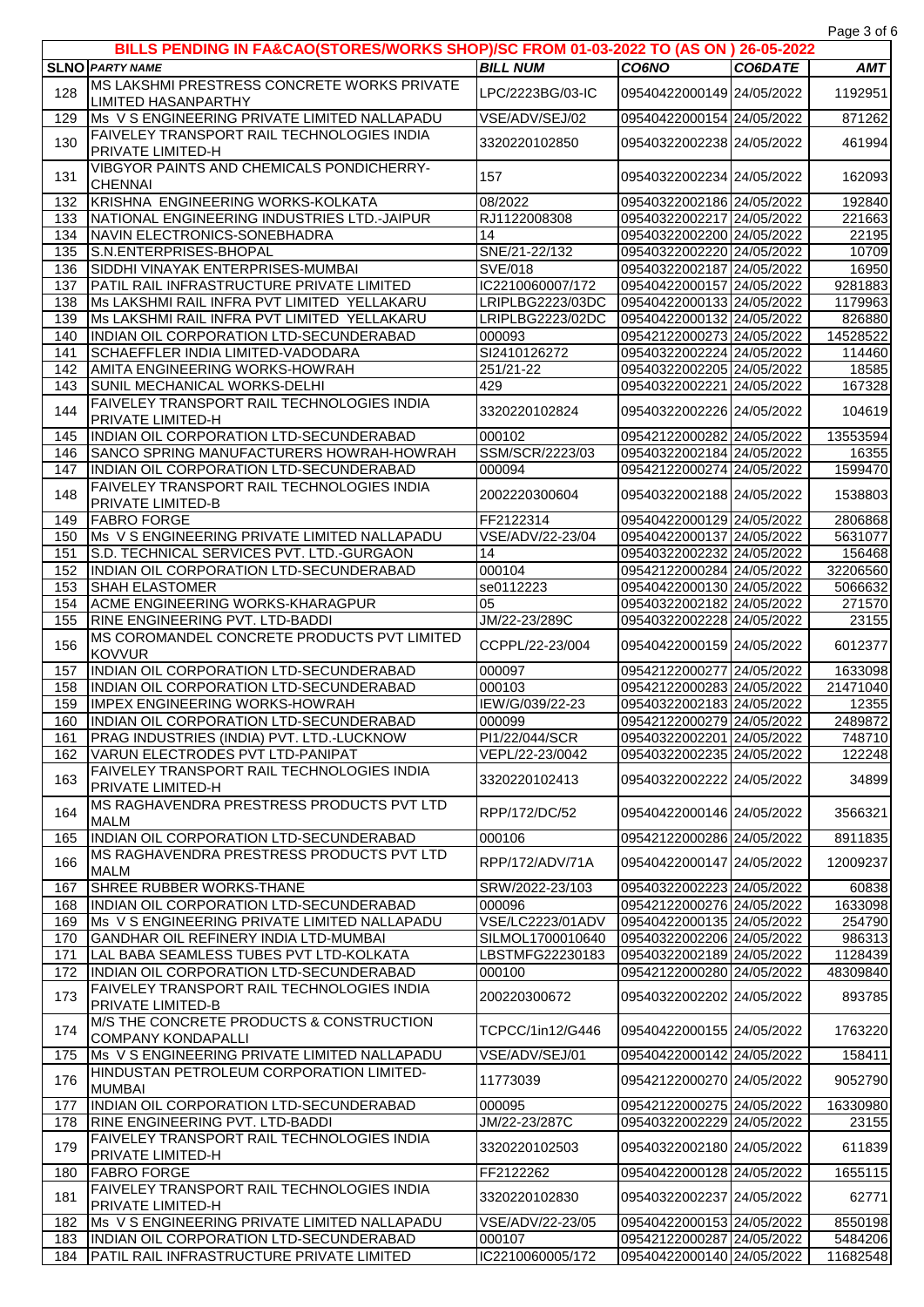Page 4 of 6

| $1$ ugu $1$ ul<br>BILLS PENDING IN FA&CAO(STORES/WORKS SHOP)/SC FROM 01-03-2022 TO (AS ON ) 26-05-2022 |                                                                                           |                    |                                                        |         |                |
|--------------------------------------------------------------------------------------------------------|-------------------------------------------------------------------------------------------|--------------------|--------------------------------------------------------|---------|----------------|
|                                                                                                        | <b>SLNO PARTY NAME</b>                                                                    | <b>BILL NUM</b>    | <b>CO6NO</b>                                           | CO6DATE | <b>AMT</b>     |
| 185                                                                                                    | S.D. TECHNICAL SERVICES PVT. LTD.-GURGAON                                                 | 13                 | 09540322002233 24/05/2022                              |         | 82836          |
|                                                                                                        | M/S RAYALASEEMA CONCRETE SLEEPERS PVT LTD                                                 |                    |                                                        |         |                |
| 186                                                                                                    | <b>SAIDAPUR</b>                                                                           | RCS/172/121/DC     | 09540422000134 24/05/2022                              |         | 5243531        |
| 187                                                                                                    | <b>GYAN ENTERPRISES-VARANASI</b>                                                          | 05                 | 09540322002178 24/05/2022                              |         | 283200         |
| 188                                                                                                    | PATIL RAIL INFRASTRUCTURE PRIVATE LIMITED                                                 | IC2210060004/172   | 09540422000136 24/05/2022                              |         | 14869553       |
| 189                                                                                                    | <b>GALAXY INSTRUMENT-KOLKATA</b>                                                          | NFG-023/22-23      | 09540322002185 24/05/2022                              |         | 25818          |
| 190                                                                                                    | INDIAN OIL CORPORATION LTD-SECUNDERABAD                                                   | 000092             | 09542122000272 24/05/2022                              |         | 50649896       |
| 191                                                                                                    | PATIL RAIL INFRASTRUCTURE PRIVATE LIMITED                                                 | IC2210060008/BG    | 09540422000158 24/05/2022                              |         | 718650         |
| 192                                                                                                    | INDIAN OIL CORPORATION LTD-SECUNDERABAD                                                   | 000105             | 09542122000285 24/05/2022                              |         | 5484206        |
| 193                                                                                                    | INDIAN OIL CORPORATION LTD-SECUNDERABAD                                                   | TN5542383222       | 09540322002278 25/05/2022                              |         | 2469402        |
| 194                                                                                                    | BIRKAN ENGINEERING INDUSTRIES Pvt. LTD-GHAZIABAD                                          | BE2223SI00328      | 09540322002265 25/05/2022                              |         | 696672         |
| 195                                                                                                    | SUDHA AGENCIES-HYDERABAD                                                                  | GE00038            | 09540322002260 25/05/2022                              |         | 312981         |
| 196                                                                                                    | URMILTRON-DELHI                                                                           | URM/22-23/008      | 09540322002245 25/05/2022                              |         | 60180          |
| 197                                                                                                    | <b>RELIANCE INDUSTRIES LTD-NAVI MUMBAI</b>                                                | 2022-23/0073       | 09542122000296 25/05/2022                              |         | 9087849        |
| 198                                                                                                    | VIBGYOR PAINTS AND CHEMICALS PONDICHERRY-                                                 | 180                | 09540322002268 25/05/2022                              |         | 218678         |
|                                                                                                        | <b>CHENNAI</b>                                                                            |                    |                                                        |         |                |
| 199                                                                                                    | INDIAN OIL CORPORATION LTD-SECUNDERABAD                                                   | TN5542383236       | 09540322002277 25/05/2022                              |         | 1481616        |
| 200                                                                                                    | <b>RELIANCE INDUSTRIES LTD-NAVI MUMBAI</b>                                                | 2022-23/0071       | 09542122000294 25/05/2022                              |         | 28419472       |
| 201                                                                                                    | <b>F B T PRIVATE LIMITED-FARIDABAD</b>                                                    | 22-23/77/1376      | 09540322002264 25/05/2022                              |         | 778579         |
| 202                                                                                                    | HIND ENTERPRISES-MUMBAI                                                                   | 010A/2022-2023     | 09540322002241 25/05/2022                              |         | 99828          |
| 203                                                                                                    | RELIANCE INDUSTRIES LTD-NAVI MUMBAI                                                       | 2022-23/0069       | 09542122000292 25/05/2022                              |         | 31060408       |
| 204                                                                                                    | SHREE RUBBER WORKS-THANE                                                                  | SRW/2022-23/111    | 09540322002273 25/05/2022                              |         | 74443          |
| 205                                                                                                    | PHOENIX AGENCIES-SECUNDERABAD                                                             | 04/22-23           | 09540322002249 25/05/2022                              |         | 47040          |
| 206                                                                                                    | INDIAN OIL CORPORATION LTD-SECUNDERABAD                                                   | AP5538136360       | 09540322002279 25/05/2022                              |         | 705611         |
| 207                                                                                                    | FRONTIER ALLOY STEELS LTD-KANPUR                                                          | 2210600105         | 09540322002282 25/05/2022                              |         | 3990876        |
| 208                                                                                                    | AAKAANKSHA ASSOCIATION-SECUNDERABAD                                                       | 146                | 09540322002270 25/05/2022                              |         | 191734         |
| 209                                                                                                    | <b>SKF INDIA LTD-GURGAON</b>                                                              | 235672             | 09540522000049 25/05/2022                              |         | 717210         |
| 210                                                                                                    | SUDHA AGENCIES-HYDERABAD                                                                  | GE00025            | 09540322002259 25/05/2022                              |         | 248640         |
| 211                                                                                                    | <b>RELIANCE INDUSTRIES LTD-NAVI MUMBAI</b>                                                | 2022-23/0066       | 09542122000289 25/05/2022                              |         | 31080690       |
| 212                                                                                                    | SUDHA AGENCIES-HYDERABAD                                                                  | GE00020            | 09540322002258 25/05/2022                              |         | 170240         |
| 213                                                                                                    | INDIAN OIL CORPORATION LTD-SECUNDERABAD                                                   | TG5545117427       | 09540322002275 25/05/2022                              |         | 1348032        |
| 214                                                                                                    | <b>RELIANCE INDUSTRIES LTD-NAVI MUMBAI</b><br>MS COROMANDEL CONCRETE PRODUCTS PVT LIMITED | 2022-23/0074       | 09542122000297 25/05/2022                              |         | 9638592        |
| 215                                                                                                    | <b>KOVVUR</b>                                                                             | CCPPL/22-23/003    | 09540422000165 25/05/2022                              |         | 8656648        |
| 216                                                                                                    | INDIAN OIL CORPORATION LTD-SECUNDERABAD                                                   | TG5545112571       | 09540322002272 25/05/2022                              |         | 674016         |
|                                                                                                        | HINDUSTAN PETROLEUM CORPORATION LIMITED-                                                  |                    |                                                        |         |                |
| 217                                                                                                    | <b>MUMBAI</b>                                                                             | 11773040           | 09542122000288 25/05/2022                              |         | 17786828       |
| 218                                                                                                    | <b>RELIANCE INDUSTRIES LTD-NAVI MUMBAI</b>                                                | 2022-23/0075       | 09542122000298 25/05/2022                              |         | 6701529        |
|                                                                                                        | 219 SUGI ELECTRONICS LLP-BANGALORE                                                        | SE22230631         | 09540322002239 25/05/2022                              |         | 126113         |
| 220                                                                                                    | <b>RITRA TECHNOLOGIES LLP-BHOPAL</b>                                                      | S399/2022-23       | 09540322002262 25/05/2022                              |         | 119770         |
| 221                                                                                                    | <b>RELIANCE INDUSTRIES LTD-NAVI MUMBAI</b>                                                | 2022-23/0070       | 09542122000293 25/05/2022                              |         | 11589410       |
|                                                                                                        |                                                                                           |                    |                                                        |         |                |
| 222                                                                                                    | BIRKAN ENGINEERING INDUSTRIES Pvt. LTD-GHAZIABAD                                          | BE2223SI00329      | 09540322002266 25/05/2022                              |         | 536015         |
| 223                                                                                                    | CENTRAL GASKET COMPANY-MUMBAI                                                             | 2774               | 09540322002280 25/05/2022                              |         | 319662         |
| 224                                                                                                    | RANEKA INDUSTRIES LTD.-PITHAMPUR(DIST)DHAR                                                | RIL/22-23/027      | 09540322002244 25/05/2022                              |         | 2478000        |
| 225                                                                                                    | <b>RELIANCE INDUSTRIES LTD-NAVI MUMBAI</b>                                                | 2022-23/0068       | 09542122000291 25/05/2022                              |         | 31734569       |
| 226                                                                                                    | BENGAL CHEMICALS AND PHARMACEUTICALS LTD-                                                 | HYD-SI/296/21-22   | 09540322002253 25/05/2022                              |         | 412541         |
|                                                                                                        | <b>KOLKATA</b>                                                                            |                    |                                                        |         |                |
| 227                                                                                                    | <b>RELIANCE INDUSTRIES LTD-NAVI MUMBAI</b>                                                | 2022-23/0072       | 09542122000295 25/05/2022                              |         | 28897443       |
| 228                                                                                                    | <b>VIBGYOR PAINTS AND CHEMICALS PONDICHERRY-</b>                                          | 197                | 09540322002269 25/05/2022                              |         | 522150         |
|                                                                                                        | <b>CHENNAI</b>                                                                            |                    |                                                        |         |                |
| 229                                                                                                    | <b>RELIANCE INDUSTRIES LTD-NAVI MUMBAI</b>                                                | 2022-23/0067       | 09542122000290 25/05/2022                              |         | 31870877       |
| 230                                                                                                    | Ms LAKSHMI RAIL INFRA PVT LIMITED YELLAKARU                                               | LRIPLBG2122/10DC   | 09540422000162 25/05/2022                              |         | 1160092        |
| 231                                                                                                    | ANJAN ENTERPRISES-SECUNDERABAD                                                            | 243/ANJ/2021-22    | 09540322002246 25/05/2022                              |         | 29568          |
| 232                                                                                                    | <b>SHREE PHARMA-MUMBAI</b>                                                                | J/3322             | 09540322002251 25/05/2022                              |         | 117600         |
| 233<br>234                                                                                             | AAKAANKSHA ASSOCIATION-SECUNDERABAD<br>ANJAN ENTERPRISES-SECUNDERABAD                     | 147<br>2/2022-2023 | 09540322002267 25/05/2022<br>09540322002250 25/05/2022 |         | 82541<br>43021 |
|                                                                                                        | MS LAKSHMI PRESTRESS CONCRETE WORKS PRIVATE                                               |                    |                                                        |         |                |
| 235                                                                                                    | <b>LIMITED HASANPARTHY</b>                                                                | LPC/2223/03-IC     | 09540422000164 25/05/2022                              |         | 8463463        |
| 236                                                                                                    | INDIAN OIL CORPORATION LTD-SECUNDERABAD                                                   | TG5545112564       | 09540322002274 25/05/2022                              |         | 683280         |
| 237                                                                                                    | LIFEGUARD MEDICALS-HYDERABAD                                                              | LG00139            | 09540322002252 25/05/2022                              |         | 927360         |
| 238                                                                                                    | <b>P V AGENCY-HYDERABAD</b>                                                               | PV/22-23/34        | 09540322002257 25/05/2022                              |         | 63882          |
| 239                                                                                                    | BHARAT WIRE ROPES LTD-MUMBAI                                                              | AGD/0051/21-22     | 09540322002240 25/05/2022                              |         | 488048         |
| 240                                                                                                    | PHOENIX AGENCIES-SECUNDERABAD                                                             | $06/22 - 23$       | 09540322002254 25/05/2022                              |         | 151032         |
| 241                                                                                                    | AAKAANKSHA ASSOCIATION-SECUNDERABAD                                                       | 150                | 09540322002271 25/05/2022                              |         | 196388         |
| 242                                                                                                    | Ms LAKSHMI RAIL INFRA PVT LIMITED YELLAKARU                                               | LRIPLBG2122/11DC   | 09540422000163 25/05/2022                              |         | 699665         |
| 243                                                                                                    | METAL SHAPE INDUSTRIAL CORPORATION-HOWRAH                                                 | MSIC/SCR/02/18-1   | 09540322002283 25/05/2022                              |         | 41148          |
| 244                                                                                                    | ANJAN ENTERPRISES-SECUNDERABAD                                                            | 17/ANJ/2022-23     | 09540322002247 25/05/2022                              |         | 57232          |
| 245                                                                                                    | TIRUMALA ELECTRICALS-HYDERABAD                                                            | 05                 | 09540322002281 25/05/2022                              |         | 106663         |
| 246                                                                                                    | <b>ATUL INDUSTRIES-FARIDABAD</b>                                                          | AI/011/22-23       | 09540322002242 25/05/2022                              |         | 24904          |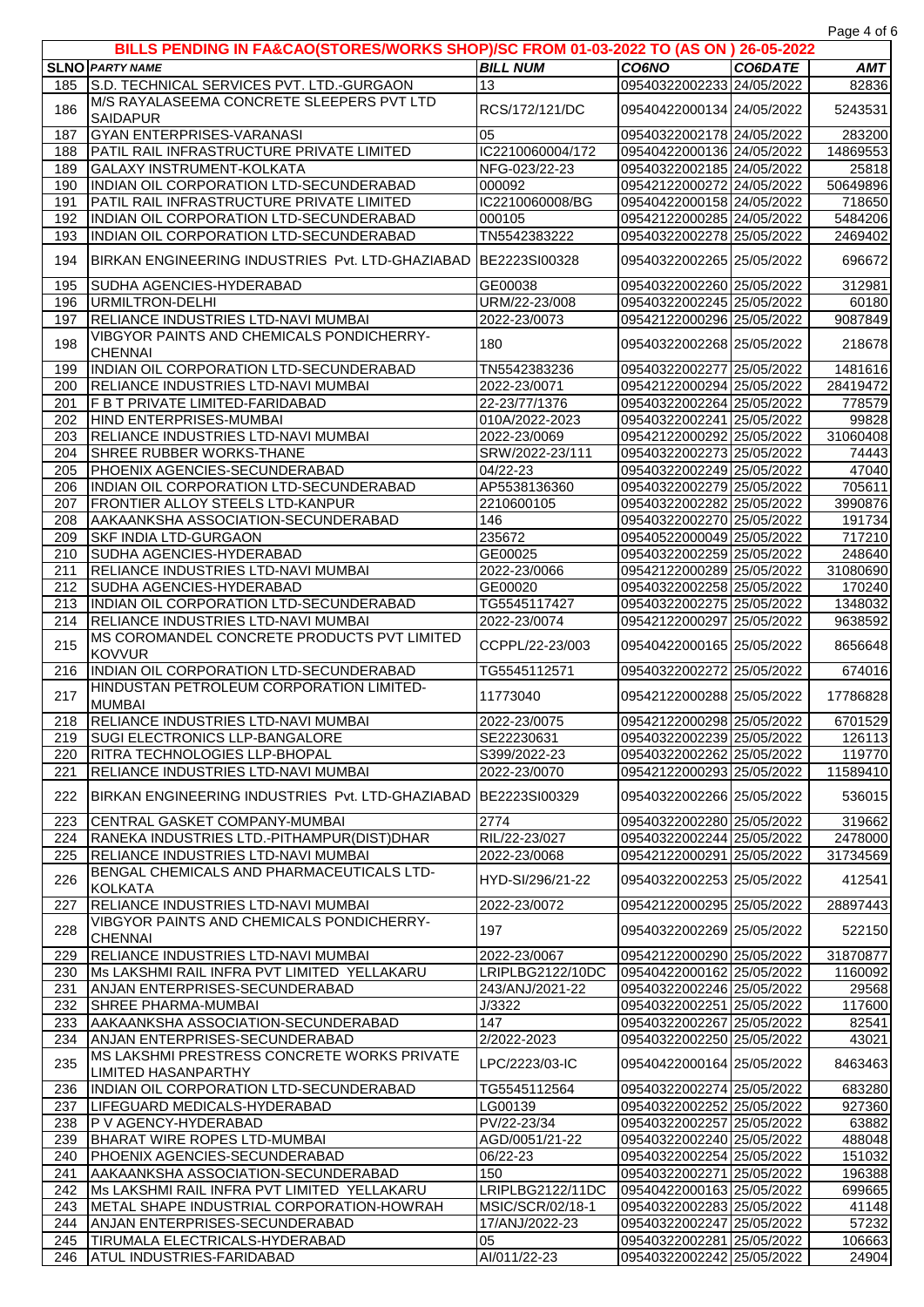**SLNO** *PARTY NAME BILL NUM CO6NO CO6DATE AMT* **BILLS PENDING IN FA&CAO(STORES/WORKS SHOP)/SC FROM 01-03-2022 TO (AS ON ) 26-05-2022**  Ms LAKSHMI RAIL INFRA PVT LIMITED YELLAKARU LRIPLBG2122/09DC 09540422000161 25/05/2022 1160463 248 BLACK BURN AND COMPANY PRIV ATE LIMITED-KOLKATA BBC/21-22/2319 09540322002263 25/05/2022 28811 RAHUL PAINTS-LUCKNOW 013 09540322002276 25/05/2022 45878 PHOENIX AGENCIES-SECUNDERABAD 14/22-23 09540322002248 25/05/2022 131908 P V AGENCY-HYDERABAD PV/22-23/2 09540322002256 25/05/2022 85176 PHOENIX AGENCIES-SECUNDERABAD 08/22-23 09540322002255 25/05/2022 301896 PARAMOUNT WIRES AND CABLES LTD-NEW DELHI K20-358S 09540322002305 26/05/2022 2402854 254 VIBGYOR PAINTS AND CHEMICALS PONDICHERRY-CHENNAI 79 09540322002337 26/05/2022 378304 TEXMACO RAIL AND ENGINEERING LIMITED-KOLKATA 19SF2122M129 09540422000180 26/05/2022 621636 PARAMOUNT WIRES AND CABLES LTD-NEW DELHI K20-0359S 09540322002308 26/05/2022 79446 LAULS LIMITED 1804 09540422000171 26/05/2022 9371389 SHIVAM ENTERPRISE-KOLKATA SE/GST/016/22-23 09540322002324 26/05/2022 28993 SUPER BOND MFG PVT LTD-KOLKATA SB/0085/22-23 09540322002319 26/05/2022 128101 Ms LAKSHMI RAIL INFRA PVT LIMITED YELLAKARU LRIPL/BG/02/PVC 09540422000170 26/05/2022 3361502 RITES LTD. R2705T22/00560 09540322002294 26/05/2022 2452 PARAMOUNT WIRES AND CABLES LTD-NEW DELHI K20-0357S 09540322002307 26/05/2022 78652 RITES LTD. R2705T22/00227 09540322002286 26/05/2022 2659 BIPICO INDUSTRIES (TOOLS) PVT. LTD.-BILIMORA 9521/21-22 09540322002312 26/05/2022 18255 AVADH RAIL INFRA LIMITED-Lucknow 201920SUPP29 09540422000173 26/05/2022 776806 RITES LTD. R2705T22/00320 09540322002288 26/05/2022 8386 Voestalpine VAE VKN India Pvt. Ltd., 107 09540422000169 26/05/2022 1305900 THERMO CABLES LIMITED-HYDERABAD 1000012647 09540322002320 26/05/2022 14632 HINDUSTHAN ENGINEERING & INDUSTRIES LTD BPCMS21110E1 09540422000167 26/05/2022 40711 HIND ENTERPRISES-MUMBAI 043/2022-2023 09540322002339 26/05/2022 134520 BALMER LAWRIE AND COMPANY LTD-CHENNAI TN212013303366 09540322002311 26/05/2022 987050 Shri Ambika Metaliks Pvt Ltd., SAMSCRKZJ001 09540422000188 26/05/2022 7300193 273 SHREE BALAJI ENGINEERING AND FOUNDARY WORKS-ONREL DALAST LINGING LINING AND TOONDART WORKS-002 002 09540322002323 26/05/2022 55814 AVADH RAIL INFRA LIMITED-Lucknow 2019-20/SUPP/31 09540422000175 26/05/2022 656864 TRANSCON IMPEX PRIVATE LIMITED-SECUNDERABAD GV-0068/22-23 09540322002341 26/05/2022 244661 TEXMACO RAIL AND ENGINEERING LIMITED-KOLKATA 19SF2122M65 09540422000179 26/05/2022 461411 H.P.ENTERPRISES-MUMBAI 2022-23/0017 09540322002326 26/05/2022 78588 RITES LTD. R2705T22/00144 09540322002284 26/05/2022 2663 CALSTAR STEEL LTD-KOLKATA 0087/21-22 09540322002329 26/05/2022 511829 TEXMACO RAIL AND ENGINEERING LIMITED-KOLKATA 19SF2122M64 09540422000178 26/05/2022 369129 VIKRANT ENGINEERING WORKS-KOLKATA V3/S896/60/2122 09540322002314 26/05/2022 267606 282 Voestalpine VAE VKN India Pvt. Ltd., 109 109 109 109 109540422000168 26/05/2022 1374631 SHETH & CO SC0024/22-23 09540422000185 26/05/2022 274318 CHANDA AND CHANDA ENGINEERS-HOWRAH 018/GST/22-23 09540322002340 26/05/2022 323910 DAS GUPTA AND NEPHEW-KOLKATA DGN/06 09540322002338 26/05/2022 148393 CHAMUNDA FORGINGS (P) LTD.-LUDHIANA G22-23/34 09540322002346 26/05/2022 622096 POLYTECH RUBBER PRODUCT-KOLKATA PRP/011/22-23 09540322002330 26/05/2022 45784 BALMER LAWRIE AND COMPANY LTD-CHENNAI TN212013303347 09540322002309 26/05/2022 1269064 SHREE GOPAL ENTERPRISES-SECUNDERABAD SGE/22-23/041 09540322002318 26/05/2022 117245 DEB PAINTS PVT LTD-KOLKATA DP/573/21-22 09540322002345 26/05/2022 640386 291 SHREE GOPAL ENTERPRISES-SECUNDERABAD SGE/22-23/038 09540322002342 26/05/2022 82880 Shri Ambika Metaliks Pvt Ltd., SAM19001 09540422000186 26/05/2022 3883802 SHETH & CO SC0023/A/22-23 09540422000184 26/05/2022 269414 UNIQUE SOLUTION ENTERPRISES-DELHI UNIQUE/22-23/0 09540322002322 26/05/2022 163784 SUNSHINE RUBBER PRODUCTS DN007202122 09540422000166 26/05/2022 1489391.92 TEXMACO RAIL AND ENGINEERING LIMITED-KOLKATA 19SF2021M118 09540422000177 26/05/2022 158910 RITES LTD. R2705T22/00326 09540322002291 26/05/2022 3315 PRADEEP NDT PRODUCTS PVT LTD-MUMBAI PNDT/A/PM-016 09540322002332 26/05/2022 19328 TRANSCON IMPEX PRIVATE LIMITED-SECUNDERABAD GV-0091/22-23 09540322002343 26/05/2022 538965 USHA WELDS LTD-PATNA 057/2022-23 09540322002313 26/05/2022 36195 SHREE GOPAL ENTERPRISES-SECUNDERABAD SGE/22-23/040 09540322002317 26/05/2022 4956 302 VIBGYOR PAINTS AND CHEMICALS PONDICHERRY-<br>CHENNAI 216 09540322002331 26/05/2022 922170 RITES LTD. R2705T22/00322 09540322002290 26/05/2022 5461 RITES LTD. R2705T22/00321 09540322002289 26/05/2022 10136 MA DURGA ENGINEERING WORKS-HOWRAH 019/2022-23 09540322002327 26/05/2022 36344 306 SHETH & CO SC0023/22-23 09540422000183 26/05/2022 1690062 TEXMACO RAIL AND ENGINEERING LIMITED-KOLKATA 19SF2122M130 09540422000182 26/05/2022 984257 ESCORTS LIMITED-FARIDABAD R01/23/100312 09540322002335 26/05/2022 762752 309 MEHRA TRADING CO-KOLKATA MTC/SCR/13/22-23 09540322002328 26/05/2022 140379 PRADEEP NDT PRODUCTS PVT LTD-MUMBAI PNDT/A/PM-015 09540322002316 26/05/2022 53690 TEXMACO RAIL AND ENGINEERING LIMITED-KOLKATA 19SF2021M131 09540422000181 26/05/2022 932454 RITES LTD. R2705T22/00559 09540322002293 26/05/2022 4375 ANUPAM ENTERPRISES-KOLKATA AE/141/2022 09540322002344 26/05/2022 493441

Page 5 of 6